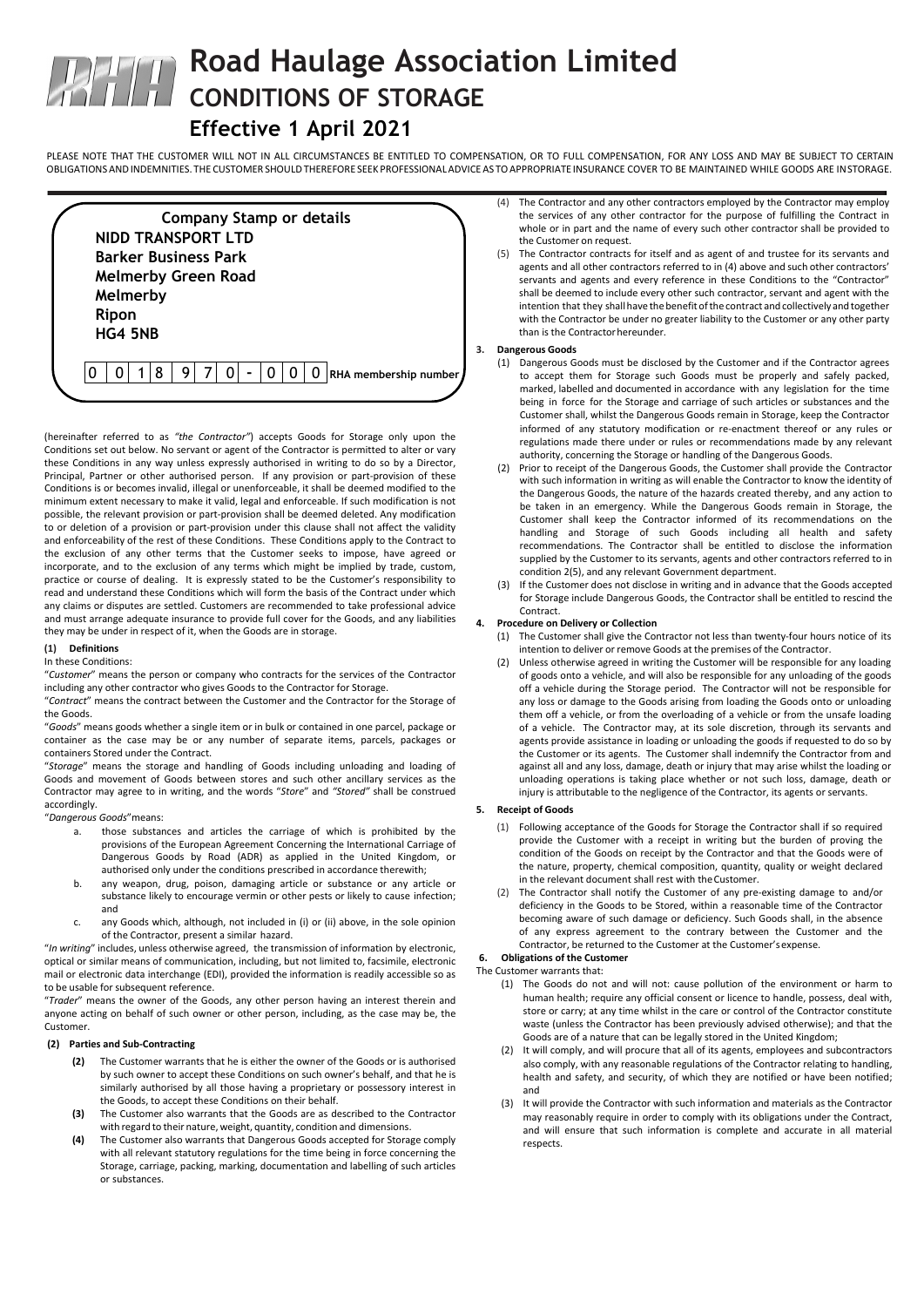- (4) If the Contractor's performance of any of its obligations under the Contract is prevented, hindered or delayed by any act or omission of the Customer or by any failure by the Customer to perform any relevant obligation (**Customer Default**), then:
	- (a) without limiting or affecting any other right or remedy available to it, the Contractor shall have the right to suspend performance of its obligations until the Customer remedies the Customer Default, and may rely on the Customer Default to relieve it from the performance of any of its obligations in each case to the extent the Customer Default prevents, hinders or delays the Contractor's performance of any of its obligations;
	- (b) the Contractor shall not be liable for any costs or losses sustained or incurred by the Customer arising directly or indirectly from the Contractor's failure to perform or delay in performing any of its obligations as set out in this Condition 6(4); and
	- the Customer shall on written demand reimburse the Contractor for any costs or losses sustained or incurred by the Contractor arising directly or indirectly from the Customer Default.

#### **7. Termination of Storage**

- (1) Either the Contractor or Customer may at any time give not less than twenty‐one clear days' notice in writing to the other of its intention to terminate the Contract and notwithstanding that the Contractor may have released the Goods before the expiry of such notice, all charges shall be payable to the date when the notice would have expired.
- (2) The Contractor may require the removal of the Goods or any part thereof, forthwith, if in the Contractor's opinion:
	- (a) the Customer's financial position becomes unsatisfactory or if the Customer ceases to pay its debts in the ordinary course of business or cannot pay its debts as they become due, or (being a company) is deemed to be unable to pay its debts or has a winding up petition issued against it or a receiver appointed of all or any part of its assets, or if a proposal is made for a composition with creditors or scheme of arrangement or for an administrator to be appointed in respect of all or any part of the business or assets of the Customer or (being an individual) commits an act of bankruptcy or has a bankruptcy petition issued against him, or the Customer is in breach of any of its obligations arising under the Contract;
	- (b) the Storage of Goods poses a risk to the health and safety of the Contractor, its servants or any third party or to the Contractor's property or any third party property;
	- (c) the continued Storage of the Goods will result in the Goods perishing or otherwise deteriorating and/or will cause damage to other goods or property.
- (3) If the Goods or any part thereof are not removed after notice Is given by the Contractor to the Customer in accordance with paragraphs (1) and (2) above, then the Contractor may, at its absolute discretion, sell the Goods after the lapse of a reasonable period of time after notice is given by the Contractor to the Customer of its intention to sell the Goods or part thereof.

#### **8. Revision of Storage Charges and Conditions of Storage**

The Contractor's charges and these Conditions may be revised by the Contractor from time to time. Any such revision shall not become effective until the expiry of twenty-one days from the date notice of proposed revision is given to the Customer.

#### **9. Contractor's Charges**

- (1) Goods accepted for Storage during any calendar week (Monday to Sunday both inclusive) shall be charged for as though they were received on the first day of suchweek.
- (2) The Contractor's charges shall be payable by the Customer, without prejudice to any rights the Contractor may have against any other person, to secure or obtain payment.
- (3) Charges shall be payable when due without reduction or deferment on account of any claim, counterclaim or set-off. If the Customer becomes insolvent or any sums owed by the Customer on any invoice or account with the Contractor become overdue for payment, any credit terms shall be cancelled with immediate effect and all invoices or accounts issued by the Contractor shall immediately be deemed due for payment and thereupon become payable. The Late Payment of Commercial Debts (Interest) Act 1998, as amended, shall apply to all sums due from the Customer.
- (4) Should the delivery of Goods be postponed or cancelled by the Customer, the Contractor shall be entitled to recover from the Customer all expenses incurred by the Contractor and all rental charges in respect of space reserved for such Goods.
- (5) The Customer shall pay to the Contractor any additional storage charges incurred as a result of it exercising its lien in accordance with clause 15 below.

## **10. Liability for Loss and Damage**

- (1) The Customer shall be deemed to have elected to accept the terms set out in (2) of this Condition unless, before the Goods are Stored, the Customer has agreed in writing that the Contractor shall not be liable for any loss or mis-delivery of or damage to or in connection with the Goods howsoever or whensoever caused and whether or not caused or contributed to directly or indirectly by any act, omission, neglect, default or other wrong doing on the part of the Contractor, its servants, agents or sub-contractors.
- (2) Subject to these conditions the Contractor shall be liable for:
	- (a) physical loss, mis‐delivery of or damage to living creatures, bullion, money, securities, stamps, precious metals or precious stones only if:
		- (i) the Contractor has specifically agreed in writing to Store any such items; and
		- (ii) the Customer has agreed in writing to reimburse the Contractor in respect of all additional costs which result from the Storage of the said items;and
- (iii) the loss, mis‐delivery or damage is occasioned during Storage and is proved to be due to the negligence of the Contractor, its servants, .<br>agents or sub-contractors.
- (b) physical loss, mis‐delivery of or damage to any other Goods not covered by sub‐clause (a) above comprised occasioned during Storage unlessthe same has arisen from a Force Majeure Event.
- (c) A **"Force Majeure Event"** shall mean any act(s), event(s), circumstance(s) or cause(s)the occurrence of which is beyond the reasonable control of the Contractor, including but not limited to:
	- (i) act of God, riot, civil commotion, strike, lockout, general or partial stoppage or restraint of labour from whatever cause, war, act of terrorism, seizure or forfeiture under legal process, restraint of government;
	- (ii) error, act, omission, mis‐statement or misrepresentation by the Customer or the owner of the Goods or by any servant or agent of either of them;
	- (iii) inherent wastage in bulk or weight, faulty design, latent defect or inherent vice or natural deterioration of the Goods;
	- (iv) any special handling requirements in respect of the Goods which have not been notified to the Contractor;
	- (v) insufficient or improper packaging, labelling or addressing, unless the Contractor has contracted to provide this service;
	-
	- (vi) fire, flood, storm, earthquake, pandemic, or epidemic;<br>(vii) leakage or deficiency of Goods of a perishable or lea leakage or deficiency of Goods of a perishable or leaky nature, moth, vermin, insects, atmospheric or climatic causes;
	- (viii) any other cause beyond the reasonable control of the Contractor.
- (3) The Contractor shall not in any circumstances be liable for loss of or damage to Goods arising after Storage of such Goods has ended, whether or not caused or contributed to directly or indirectly by any act, omission, neglect, default or other wrongdoing on the part of the Contractor, its servants, agents or sub‐contractors.

#### **11. Fraud**

The Contractorshall notin any circumstances be liable in respect ofGoods where there has been fraud on the part of the Customer or the owner, or theservants or agents of either, in respect of those Goods, unless the Contractor or any servant of the Contractor acting in the course of his employment has been complicit in that fraud.

#### **12. Limitation of Liability**

- (1) Except as otherwise provided in these Conditions, the liability of the Contractor in respect of claims for physical loss, mis‐delivery of or damage to Goods, howsoever arising, shall in all circumstances be limited to the lesser of
	- (a) the value of the Goods actually lost, mis‐delivered or damaged, at the place they should have been stored; or the amount by which damaged Goods have been depreciated in value by reason of that damage; or
	- (b) the cost of repairing any damage or of reconditioning the Goods; or
	- (c) a sum calculated at the rate of £100 Sterling per tonne on the gross weight of the Goods actually lost, mis‐delivered or damaged;
		- and the value of the Goods actually lost, mis-delivered or damaged shall be taken to be their invoice value if they have been sold and shall otherwise be taken to be the replacement cost thereof to the owner at the commencement of Storage, and in all cases shall be taken to include any Customs and Excise duties or taxes paid or payable in respect of those Goods when lost, misdelivered or damaged:

Provided that:

- (i) in the case of loss, mis‐delivery of or damage to a part of the Goods the weight to be taken into consideration in determining the amount to which the Contractor's liability is limited shall be only the gross weight of that part regardless of whether the loss, mis‐delivery or damage affects the value of other parts of the Goods;
- (ii) nothing in this Condition shall limit the liability of the Contractor to less than the sum of£10:
- (iii) the Contractor shall be entitled to proof of the weight and value of the whole of the Goods and of any part thereof lost, mis-delivered or damaged;
- (iv) theCustomershall be entitled togive totheContractornotice in writing to be delivered at least seven days prior to commencement of Storage requiring that the £100 per tonne limit in 12(1)(c) above be increased, but not so as to exceed the value of the Goods, and in the event of such notice being given the Customer shall be required to agree with the Contractor an increase in the Storage charges in consideration of the increased limit, but if no such agreement can be reached the aforementioned £100 per tonne limit shall continue to apply.
- (2) The liability of the Contractor in respect of claims for any other type of loss, liability or damage whatsoever and howsoever arising in connection with the Goods, shall not exceed the amount of the Storage charges in respect of the Goods or the amount of the claimant's proved loss, whichever is less, unless:
	- (a) at the time of entering into the Contract with the Contractor the Customer declares to the Contractor a special interest in Storage in the event of physical loss mis‐delivery or damage and agrees to pay a surcharge calculated on the amount of that interest, and
	- at least seven days prior to the commencement of Storage the Customer has delivered to the Contractor confirmation in writing of the declared value of any special interest, and of its agreement to pay the specified surcharge which it has agreed with the Contractor.
- (3) The Contractor shall not be in breach of the Contract nor liable for any delay in performing, or failure to perform, any of its obligations under the Contract if such delay or failure results from a Force Majeure Event.